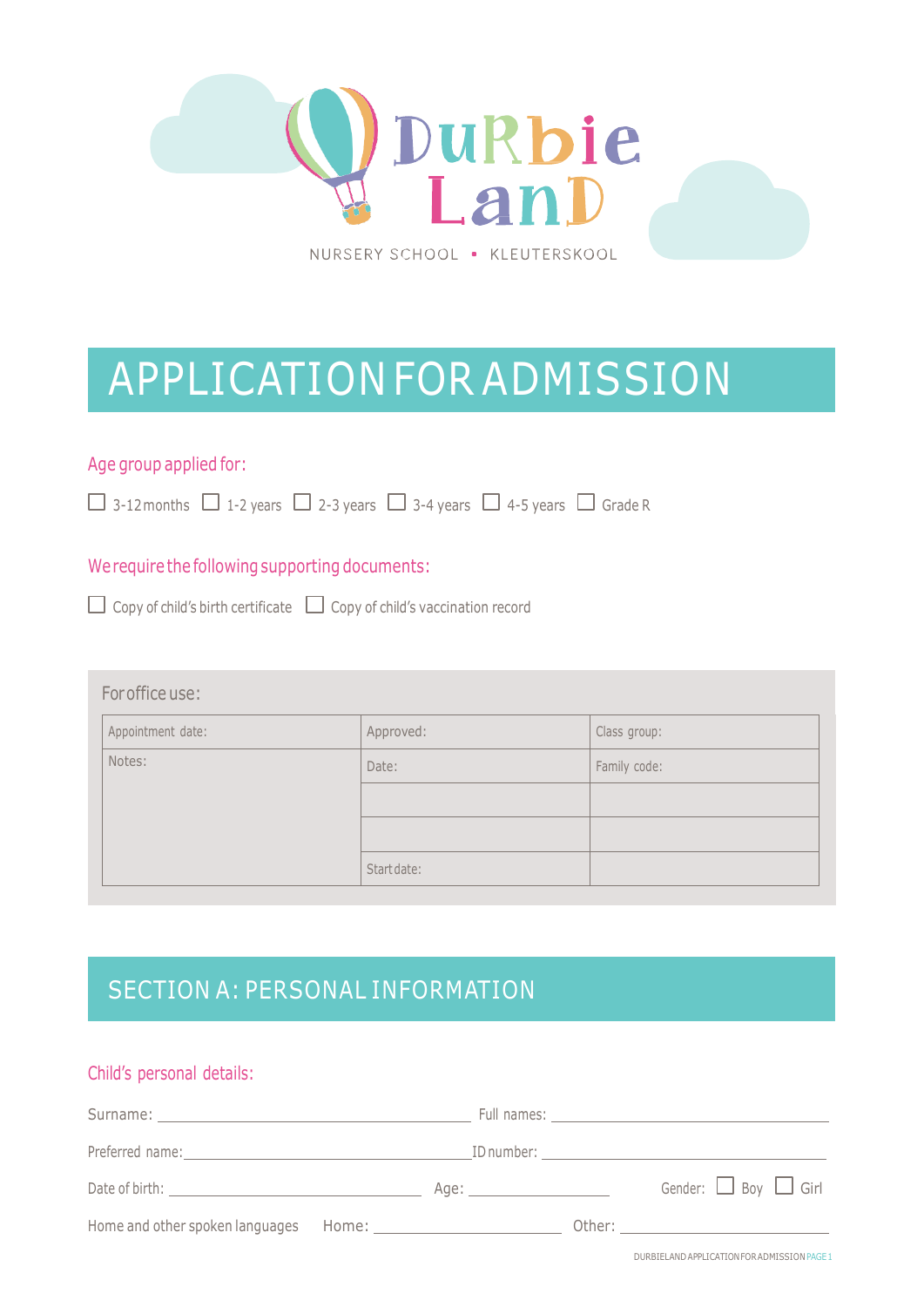### Language(s)oflearningandteaching:

| Choice 1: $\Box$ Afrikaans class $\Box$ English class $\Box$ Bilingual class                 |                                                                        |                                                                                                                 |  |
|----------------------------------------------------------------------------------------------|------------------------------------------------------------------------|-----------------------------------------------------------------------------------------------------------------|--|
|                                                                                              | Choice 2: $\Box$ Afrikaans class $\Box$ English class $\Box$ Bilingual |                                                                                                                 |  |
| class                                                                                        |                                                                        |                                                                                                                 |  |
|                                                                                              |                                                                        |                                                                                                                 |  |
| Family:                                                                                      |                                                                        |                                                                                                                 |  |
|                                                                                              |                                                                        |                                                                                                                 |  |
|                                                                                              | Name(s) of children who previously attended Durbieland:                |                                                                                                                 |  |
|                                                                                              |                                                                        |                                                                                                                 |  |
|                                                                                              | Residence: $\Box$ Parents $\Box$ Guardian $\Box$ Other                 |                                                                                                                 |  |
|                                                                                              |                                                                        | Person dropping child at school: Name: Name: Name: Relationship: Nelationship:                                  |  |
|                                                                                              |                                                                        | Person collecting child at school: Name: Name: Name: Relationship: Nelationship:                                |  |
|                                                                                              |                                                                        |                                                                                                                 |  |
| Child's medical details:                                                                     |                                                                        |                                                                                                                 |  |
| Blood type: ________________________                                                         |                                                                        |                                                                                                                 |  |
|                                                                                              |                                                                        | Doctor: Name: Name: Name: Name: Name: Name: Name: Name: Name: Name: Name: Name: Name: Name: Name: Name: Name: N |  |
|                                                                                              |                                                                        |                                                                                                                 |  |
|                                                                                              |                                                                        | Medical aid: Mame: Mame: Mame: Mamber number: Member number: Magnus Member number:                              |  |
|                                                                                              |                                                                        |                                                                                                                 |  |
|                                                                                              | Main member ID number: _________________________                       |                                                                                                                 |  |
| Has the child received all the necessary immunizations? If no, please state reason:          |                                                                        |                                                                                                                 |  |
|                                                                                              |                                                                        |                                                                                                                 |  |
| Does the child suffer from any allergies? If yes, please give details:                       |                                                                        |                                                                                                                 |  |
| $\Box$ No $\Box$ Yes Details: $\Box$                                                         |                                                                        |                                                                                                                 |  |
| Does the child have any special medical needs? If yes, please give details:                  |                                                                        |                                                                                                                 |  |
| $\Box$ No $\Box$ Yes Details: $\Box$                                                         |                                                                        |                                                                                                                 |  |
| Does the child suffer from any other illnesses or disabilities? If yes, please give details: |                                                                        |                                                                                                                 |  |
|                                                                                              |                                                                        |                                                                                                                 |  |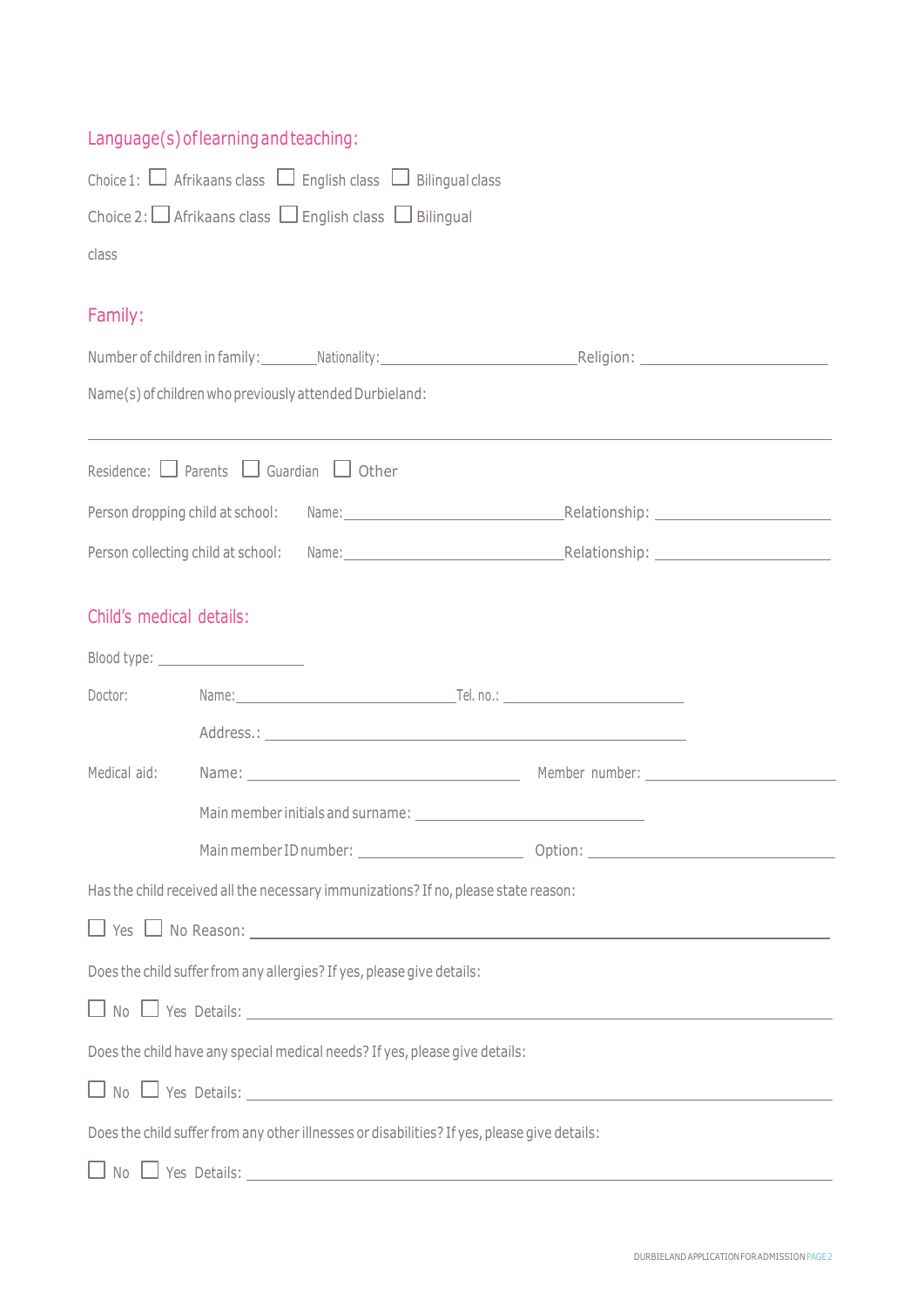| Medical consent:                                                                                                                                                                                                                                                                                                 |  |
|------------------------------------------------------------------------------------------------------------------------------------------------------------------------------------------------------------------------------------------------------------------------------------------------------------------|--|
| In a critical medical situation the school reserves the right to utilize the quickest medical service available.                                                                                                                                                                                                 |  |
| Hereby I, the contract of the contract of the contract of the contract of the contract of the contract of the contract of the contract of the contract of the contract of the contract of the contract of the contract of the<br>agree that a medical practitioner may provide emergency treatment as necessary. |  |
|                                                                                                                                                                                                                                                                                                                  |  |
| Signature of parent/guardian:                                                                                                                                                                                                                                                                                    |  |

### Detailsoffather/legalguardian:

|                                                                                                                                                    | Home address: <u>example and the contract of the contract of the contract of the contract of the contract of the contract of the contract of the contract of the contract of the contract of the contract of the contract of the</u> |
|----------------------------------------------------------------------------------------------------------------------------------------------------|--------------------------------------------------------------------------------------------------------------------------------------------------------------------------------------------------------------------------------------|
|                                                                                                                                                    |                                                                                                                                                                                                                                      |
|                                                                                                                                                    |                                                                                                                                                                                                                                      |
|                                                                                                                                                    |                                                                                                                                                                                                                                      |
| Parental status: $\Box$ Child living with parents $\Box$ Child's legal guardian $\Box$ Access rights to child<br>Details of mother/legal quardian: |                                                                                                                                                                                                                                      |
|                                                                                                                                                    |                                                                                                                                                                                                                                      |
|                                                                                                                                                    |                                                                                                                                                                                                                                      |
|                                                                                                                                                    |                                                                                                                                                                                                                                      |
|                                                                                                                                                    |                                                                                                                                                                                                                                      |
|                                                                                                                                                    | Home address: <u>example and the contract of the contract of the contract of the contract of the contract of the contract of the contract of the contract of the contract of the contract of the contract of the contract of the</u> |
|                                                                                                                                                    |                                                                                                                                                                                                                                      |
|                                                                                                                                                    |                                                                                                                                                                                                                                      |
|                                                                                                                                                    |                                                                                                                                                                                                                                      |
| Parental status: $\Box$ Child living with parents $\Box$ Child's legal guardian $\Box$ Access rights to child                                      |                                                                                                                                                                                                                                      |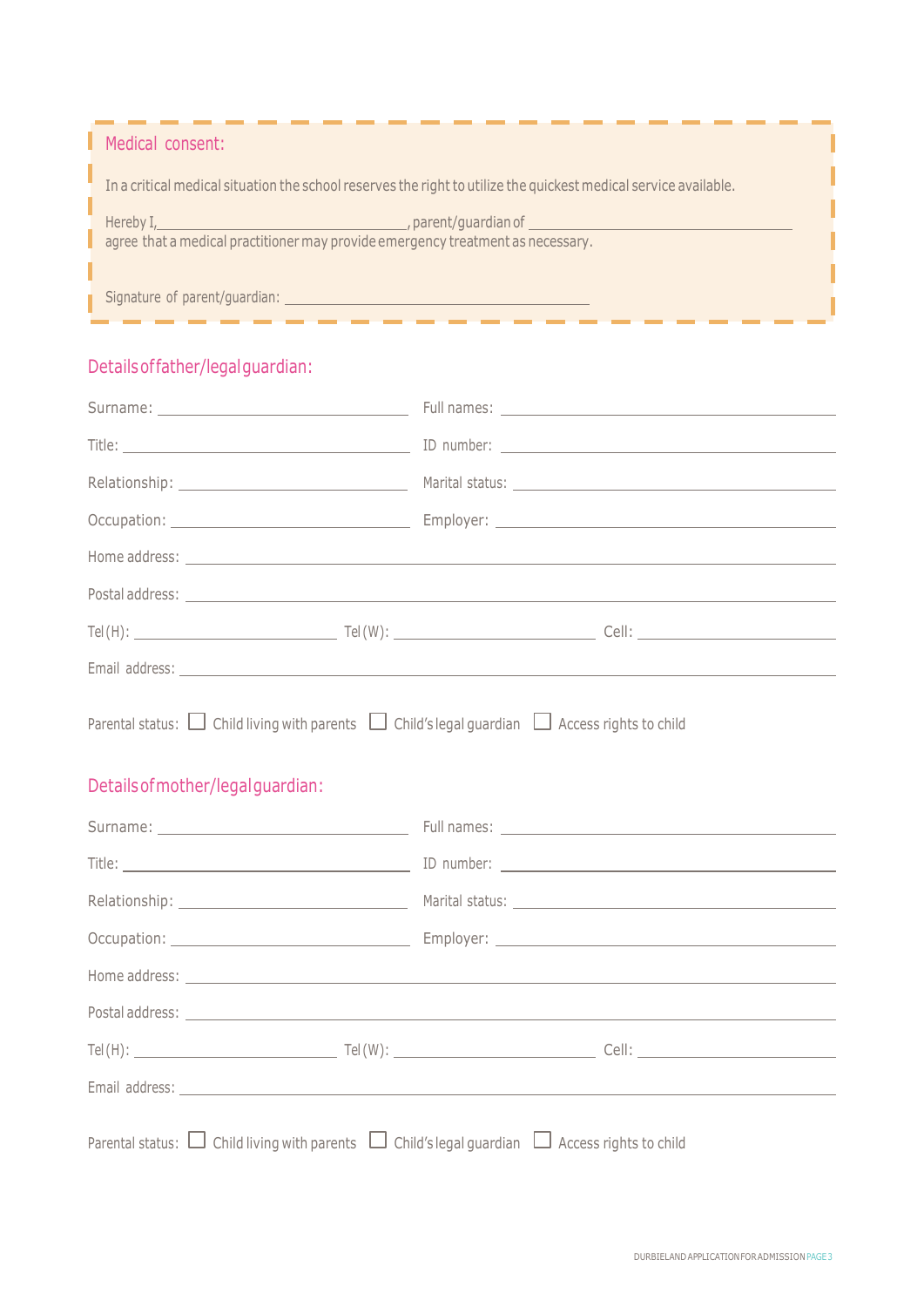#### Additional contact:

|                              | Surname: No. 2014 19:00:00 Pull names: No. 2014 19:00:00 Pull names: No. 2014 19:00:00 Pull names: No. 2014 19:00:00 Pull names: No. 2014 19:00:00 Pull names: No. 2014 19:00:00 Pull names: No. 2014 19:00:00 Pull names: No.                                                                                                                                                 |  |
|------------------------------|--------------------------------------------------------------------------------------------------------------------------------------------------------------------------------------------------------------------------------------------------------------------------------------------------------------------------------------------------------------------------------|--|
|                              |                                                                                                                                                                                                                                                                                                                                                                                |  |
|                              |                                                                                                                                                                                                                                                                                                                                                                                |  |
| be exceeded.                 | We, the undersigned, we are undersigned, we are the information given by us in this Application for Admission is complete and accurate.<br>We also agree to the conditions as set out herein. We accept that the School is based on Christian principles and<br>undertake that this will not be undermined. We understand that the prescribed number of children per class may |  |
| Signature of parent/guardian | <b>Date</b>                                                                                                                                                                                                                                                                                                                                                                    |  |
| Signature of parent/guardian | Date                                                                                                                                                                                                                                                                                                                                                                           |  |

### SECTION B: ACCOUNT HOLDER

#### Details and declaration of account holder:

| Title: The contract of the contract of the contract of the contract of the contract of the contract of the contract of the contract of the contract of the contract of the contract of the contract of the contract of the con |  |
|--------------------------------------------------------------------------------------------------------------------------------------------------------------------------------------------------------------------------------|--|
| Relationship: Nelationship:                                                                                                                                                                                                    |  |
| Please note the following payment terms:                                                                                                                                                                                       |  |

- $\bullet$  Fees are payable monthly in advance on or before the 2<sup>nd</sup> of every calendar month
- Feescanalsobepaidannuallyinadvanceonorbeforethe31 stofDecember
- The school reserves the right to charge interest on all accounts in arrears for 30 days or longer
- Fee increases will take place in January
- The enrolment fee is a once-off and non-refundable fee
- If the account holder neglect to pay the account, the school may refuse the child access to the school
- Notice: The account holder undertakes to give 30 calendar days notice of termination of the enrolment of the child, failing which the liability be occurred for the full amount of the following month's fee.
- No notice may be given for the last semester of the year. If you give notice for October or November you will be liable for the full terms fee's until the end of December.